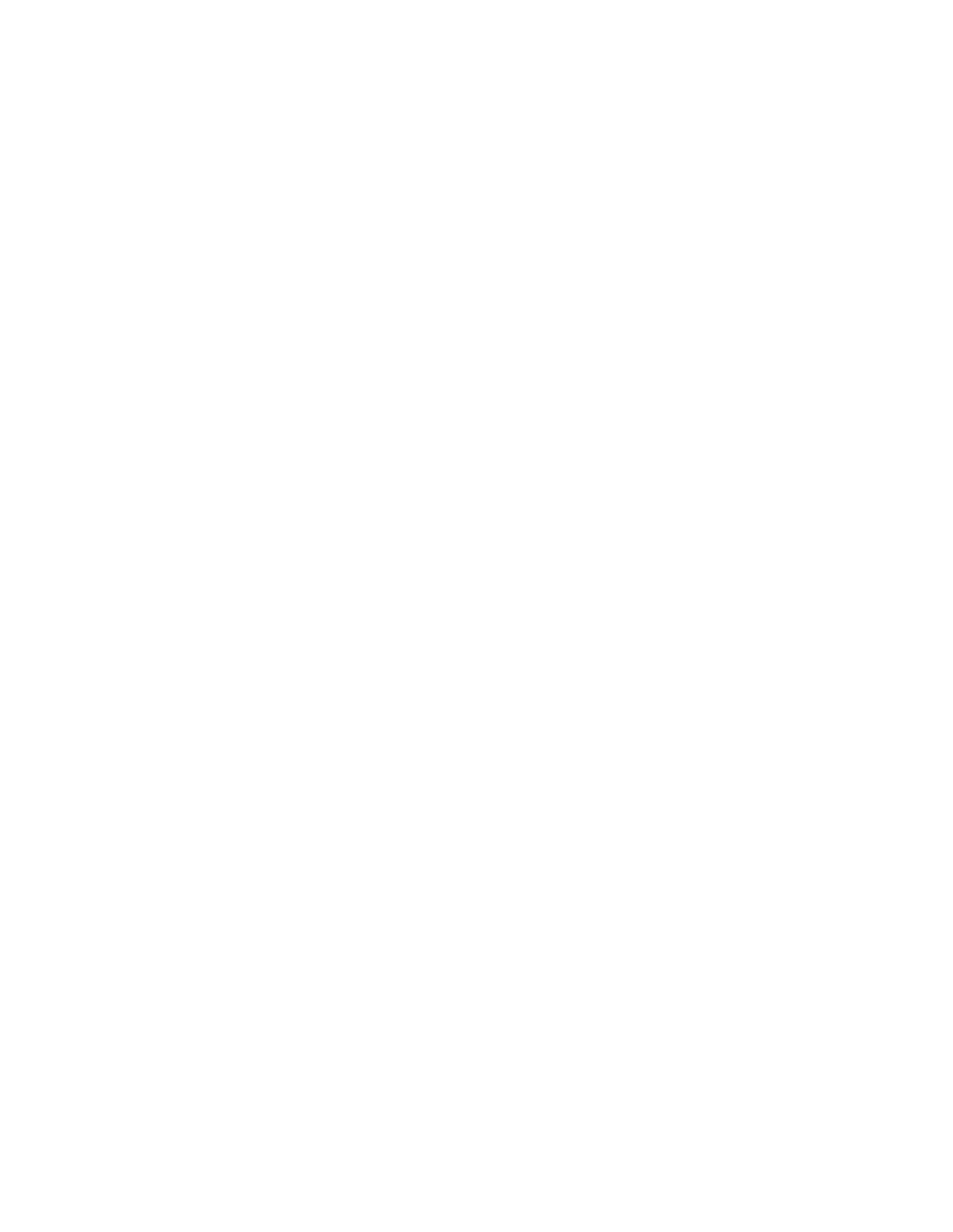|                       | 11 Manager Waste Reduction and Recovery<br>Illegal Dumping Community Discussion Minutes of September 28, 2015<br>(Voting – All Directors) | Annex I<br>pp $86 - 92$   |  |
|-----------------------|-------------------------------------------------------------------------------------------------------------------------------------------|---------------------------|--|
|                       | 12 General Manager Infrastructure Services<br><b>Wharf Lease Renewals</b><br>$(Voting - B, D, E, F)$                                      | Annex J<br>pp 93 - 95     |  |
|                       | 13 Manager of Utilities Services<br>Lee Bay Wastewater Treatment Plant Safety Platform<br>$( Voting - A, B, D, E, F)$                     | Annex K<br>pp 96 - 98     |  |
|                       | 14 Administrative Assistant<br>Monthly Report for November<br>(Voting - All Directors)                                                    | Annex L<br>pp 99 - 101    |  |
|                       | 15 Transportation Advisory Committee minutes of November 2, 2015<br>(Voting - All Directors)                                              | Annex M<br>pp 102 - 104   |  |
| <b>COMMUNICATIONS</b> |                                                                                                                                           |                           |  |
|                       | 16 Ministry of Finance, dated October 23, 2015<br>Regarding Motor Fuel Tax to Support Local Transit<br>(Voting - All Directors)           | Annex N<br>pp $105 - 114$ |  |
|                       | 17 Ministry of Environment, dated October 23, 2015<br>Regarding Debris Cleanup<br>(Voting - All Directors)                                | Annex O<br>p 115          |  |
|                       | 18 Nicholas Simons, MLA, dated November 10, 2015<br>Regarding BC Ferries - Performance Term 3 Agreement<br>(Voting - All Directors)       | Annex P<br>p 116          |  |

## **IN CAMERA**

That the public be excluded from attendance at the meeting in accordance with section 90(1) (k) of the *Community Charter* "negotiations and related discussions respecting the proposed provision of a municipal service…"

#### **ADJOURNMENT**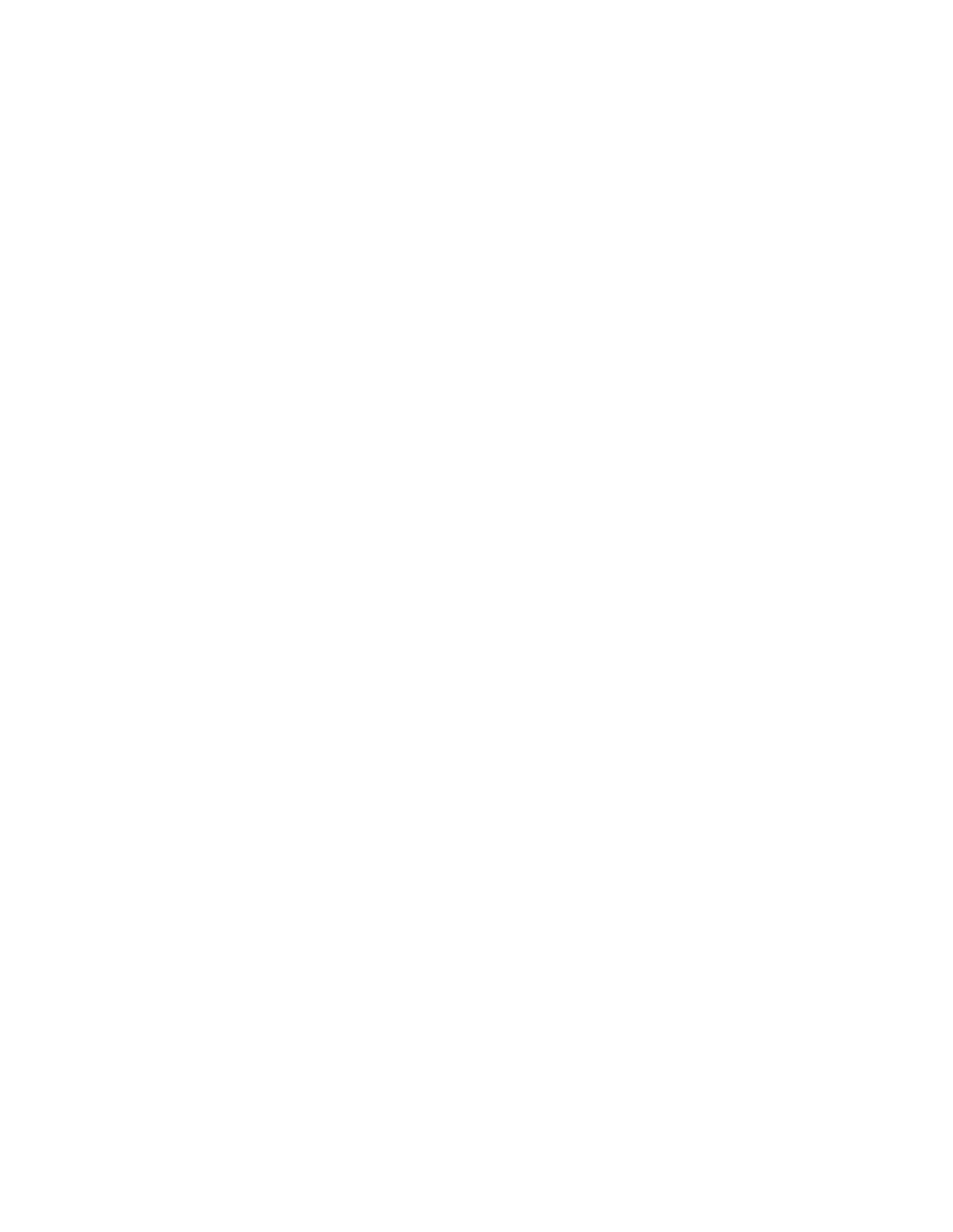## **SCRD STAFF REPORT**

| <b>DATE:</b> | <b>November 19, 2015</b>                                            |
|--------------|---------------------------------------------------------------------|
| TO:          | Infrastructure Services Committee – December 3, 2015                |
| <b>FROM:</b> | Robyn Cooper, Manager of Waste Reduction and Recovery               |
| RE:          | <b>PLAN MONITORING ADVISORY COMMITTEE (PMAC) TERMS OF REFERENCE</b> |

#### **RECOMMENDATION**

**THAT the Manager of Waste Reduction and Recovery's report "Plan Monitoring Advisory Committee (PMAC) Terms of Reference" be received;** 

**AND THAT the revised Terms of Reference for the Plan Monitoring Advisory Committee be adopted and forwarded to the Ministry of Environment Regional Manager for final approval.** 

#### **BACKGROUND**

The SCRD's current Solid Waste Management Plan (SWMP) was adopted in 2011. As per Ministry of Environment's (MoE) Guidelines, the Plan Monitoring Advisory Committee has met to monitor and advise on implementation of the current SWMP since February 23, 2012.

The Plan Monitoring Advisory Committee (PMAC) Terms of Reference was last updated in April 2012 and adopted by the Board at the April 26, 2012 Regular Board Meeting.

Between September 2013 and May 2015, PMAC meetings did not occur due to several reasons including changes in membership status and availability of members. PMAC reconvened on May 12, 2015 and has met regularly since then.

#### **DISCUSSION**

Over the course of several meetings in 2015, the current PMAC members and SCRD staff worked on revising the 2012 Terms of Reference to clarify roles, responsibilities, membership and reporting structure. At the September 29, 2015 PMAC meeting, PMAC members agreed by consensus to make a recommendation to the SCRD Board that the proposed 2015 Terms of Reference revisions be adopted.

The 2015 Terms of Reference are attached as Attachment A and the 2012 Terms of Reference are attached as Attachment B. A "tracked changes" edited version of the document is not provided as the quantity of edits made it very challenging to follow. Additionally, the 2015 Terms of Reference are formatted to the SCRD template. A summary of the revisions are provided in Table 1 below.